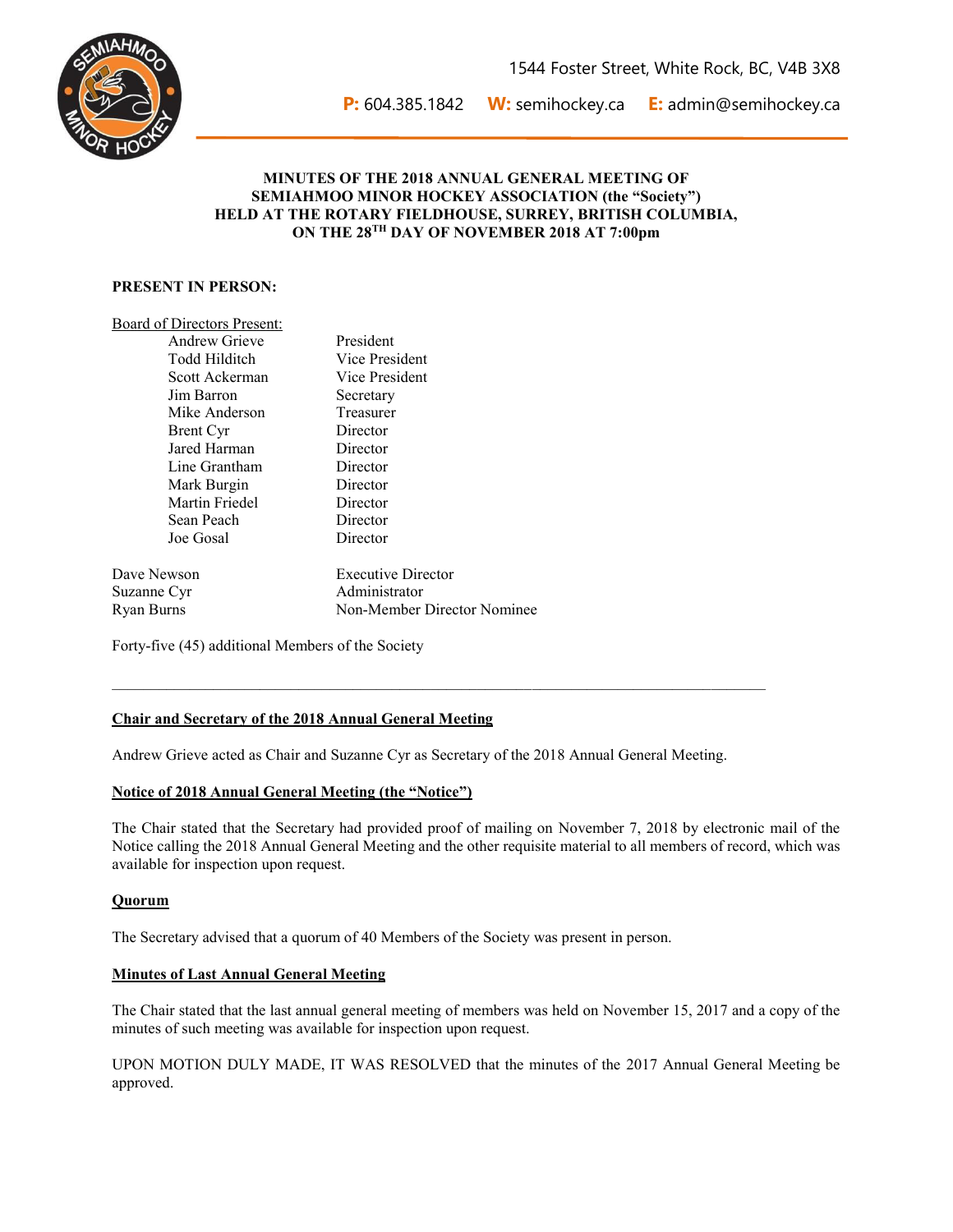

**P:** 604.385.1842 **W:** [semihockey.ca](mailto:semihockey.ca) **E:** [admin@semihockey.ca](mailto:admin@semihockey.ca) 

## **Executive Director's Report**

The Executive Director informed the Members of the Society's accomplishments in 2017/2018, provided an update on progress made in various areas to date in 2018/2019, and shared certain goals for 2019/2020.

UPON MOTION DULY MADE, IT WAS RESOLVED that the Executive Director's Report be received.

## **Financial Update**

UPON MOTION DULY MADE, IT WAS RESOLVED that the Financial Update from the Treasurer of the Society for the fiscal period ended March 31, 2018 be received.

#### **Financial Statements**

UPON MOTION DULY MADE, IT WAS RESOLVED that the financial statements of the Society for the fiscal period ended March 31, 2018 be and are hereby received.

## **Appointment of Accountants**

UPON MOTION DULY MADE, IT WAS RESOLVED that Masuch & Mellios LLP, Chartered Professional Accountants, be and are hereby appointed accountants of the Society to hold office until the close of the next annual general meeting or until a successor is appointed.

#### **New Bylaws and Board Structure**

The President advised the Members on the impact of the new BC Societies Act on the Society and changes made to the Society's Board of Directors composition and organizational structure moving forward.

## **Election of Directors**

The Chair noted that the following Directors are currently serving a two-year term and will continue to serve as Directors for the coming year:

| <b>Andrew Grieve</b> | President |
|----------------------|-----------|
| <b>Todd Hilditch</b> | Director  |
| Jim Barron           | Director  |
| Jared Harman         | Director  |
| Mark Burgin          | Director  |
| Martin Friedel       | Director  |
| Sean Peach           | Director  |

The Chair noted that the following Directors have completed their two-year term and will not continue to serve as Directors of the Society:

| Joe Gosal     | Director |
|---------------|----------|
| Line Grantham | Director |